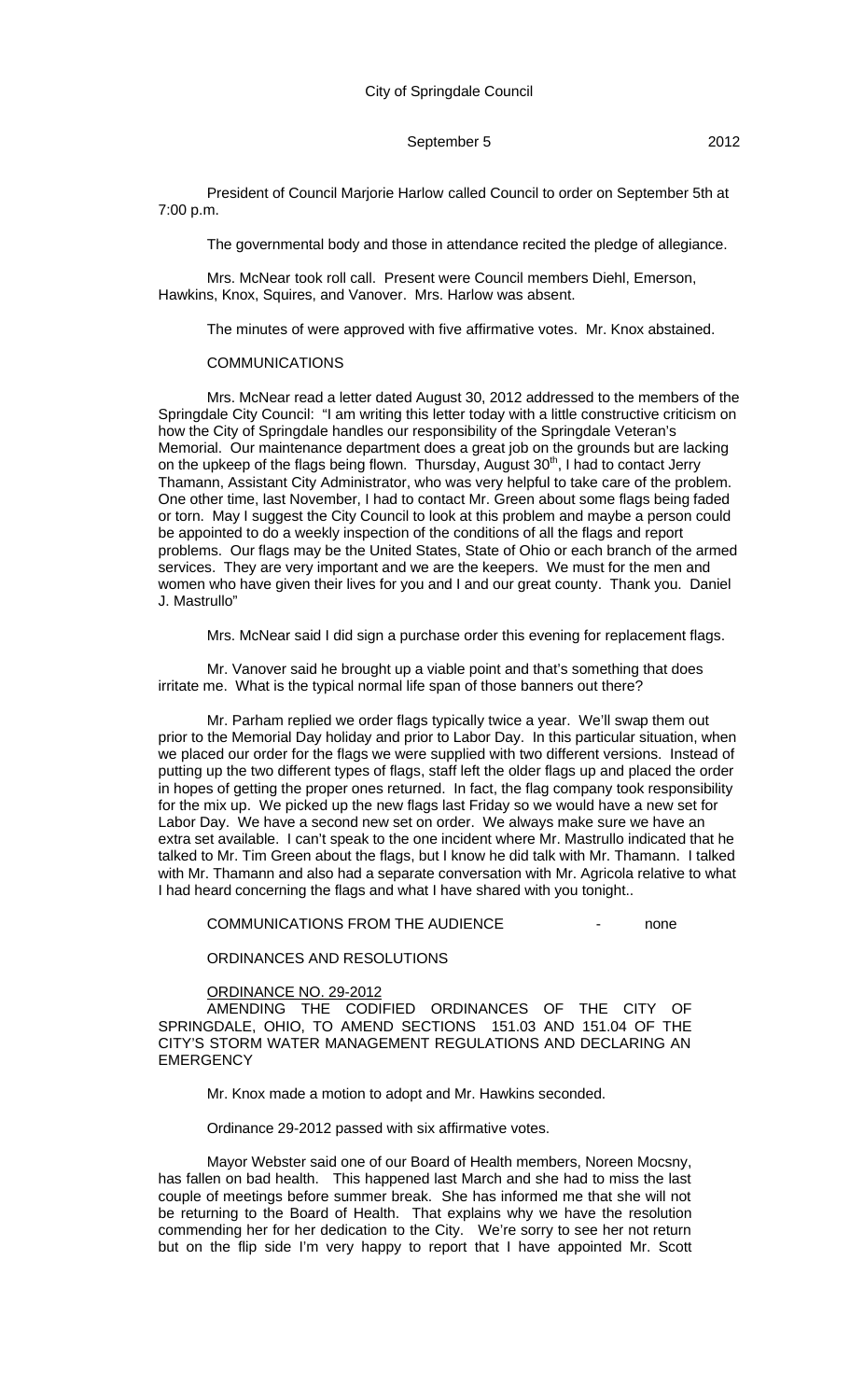Garrison. His official name is Glenn but everyone knows him as Scott. He's the local pharmacist in charge of the CVS pharmacy here in Springdale and he has agreed to serve on the Board of Health. He has been the pharmacist in charge of CVS since its opening in 2004. He's been a pharmacist since 1983 when he graduated from Ohio State University. He has lived in the community since 1984 with his wife and two children and has volunteered to coach various sports throughout the year.

#### RESOLUTION R6-2012

CONFIRMING THE MAYOR'S APPOINTMENT OF SCOTT GARRISON, REPLACING NOREEN MOCSNY, AS A MEMBER OF THE BOARD OF HEALTH

Mr. Squires made a motion to adopt and Mrs. Emerson seconded.

Resolution R6-2012 passed with six affirmative votes.

### RESOLUTION R7-2012 COMMENDING NOREEN MOSCNY FOR HER DEDICATION AND SERVICE TO THE CITY OF SPRINGDALE

#### Mr. Squires made a motion to adopt and Mr. Hawkins seconded.

Mayor Webster said unfortunately Noreen has fallen ill and cannot return to the board. She will be sorely missed. She didn't serve a long time on the board but she really made an outstanding impression on all of us. We put an "educational moment" on the agenda and she took great pride in sharing all of this information. She was well connected in the public health community and beaming with knowledge. We wish Noreen and her husband David all the best in the world.

Mr. Squires stated we are going to miss her. She was an absolute joy and we wish her a full recovery and the best life can offer her.

Resolution R7-2012 passed with six affirmative votes.

#### OLD BUSINESS

Mr. Parham said at the August 15 meeting, the City committed to have IGS serve as our alternative supplier for the Natural Gas Aggregation program. At that time, we decided we would attempt to go with a variable pricing structure as opposed to locking in a fixed rate over a twelve or twenty-four month period. It has been really interesting. Once you get going into this natural gas process, you will find it is entirely different from the electric program. With the electric program, you lock in a fixed rate over a period of time. That fixed rate is based upon what rate Duke Energy has provided. Once that is identified, the other suppliers come in and offer you a rate based on Duke's number and hopefully, will provide you with a savings. But natural gas is really and truly market driven. Our consultant, Eagle Energy, in conjunction with IGS was able to lock in a rate of 4.23 ccfs (the measurement for gas) on August 27. That rate will be effective for the month of November. The Duke Energy rate on the date we locked in our number was 4.73. The reason we are locking in for November is the fact that the program has to go through a number of administrative processes. The "Opt Out letter" was sent out by IGS on August 31. Each of you has probably received a copy of the letter by now. You have twenty-one days from the postmark date of that letter to opt-out, if you wish to not participate in the program. If you want to participate in the program, you do nothing. If you want to opt-out, you should complete the bottom section of the letter and send it back. You will then remain with Duke Energy for Natural Gas. If you choose to do nothing and continue in the program, Duke Energy will send you a second letter to confirm that you have chosen to participate in the City's Natural Gas Aggregate program. This time, you have seven days to opt-out. If you do nothing after those seven days, then the program will proceed. The first reading of your meter following that seven day period is when the program should take effect. Eagle and IGS are projecting that will occur around November. When we begin to consider our December rate, Duke Energy is required to provide PUCO with their rate around the tenth of each month. We then must notify Duke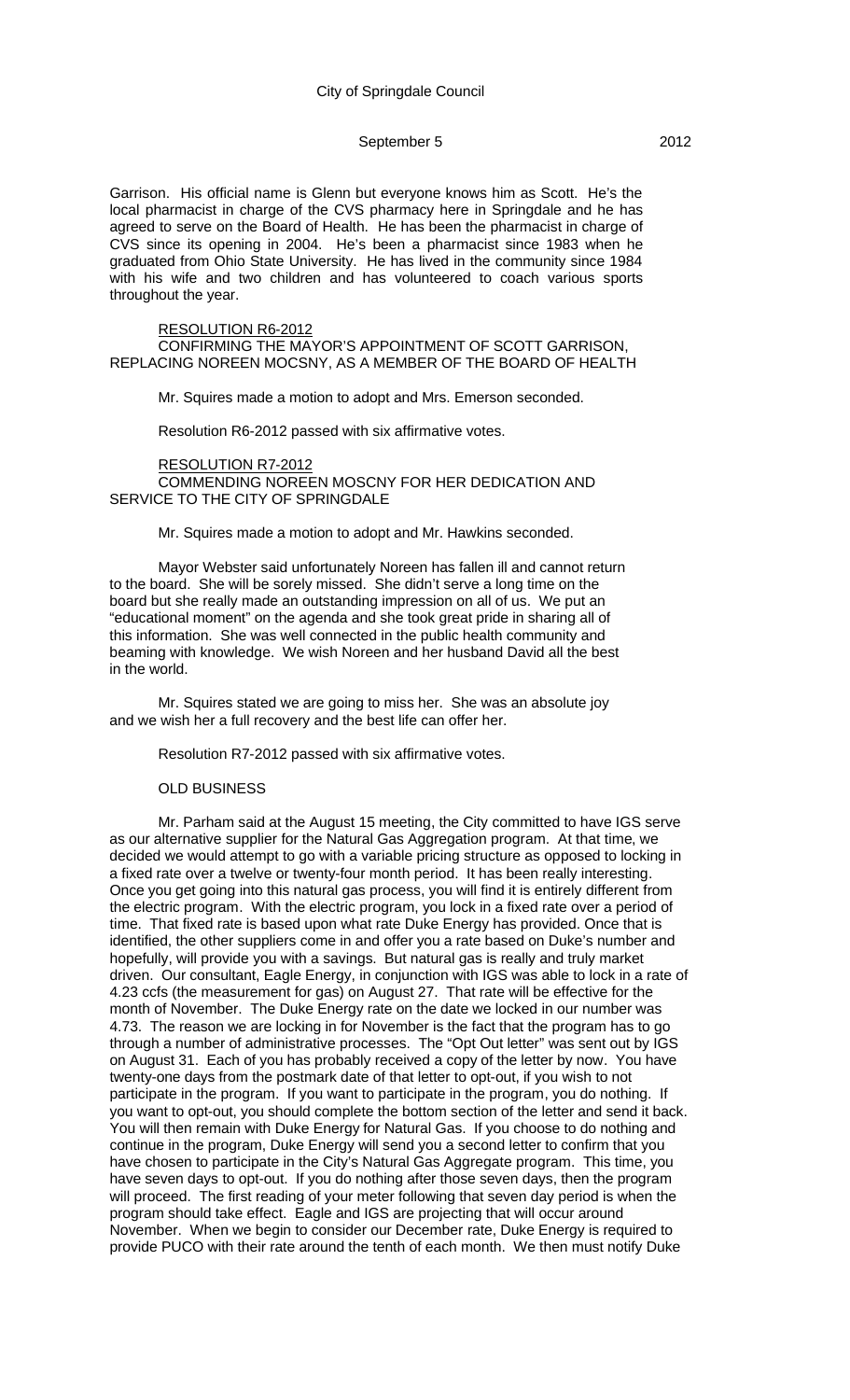by the fifteenth of each month. We can lock in after we see what Duke provides or if we find a better rate prior to the tenth, the City can lock in at that rate. Essentially, it's IGS that is watching the market. They report back to Eagle Energy and Eagle contacts us when the two of them have found an acceptable rate. We then tell them to go ahead and lock in at that rate and for the next month we are set. If we see that the market begins to rise and the rates begin to rise, then we may want to lock in at that rate and experience the savings until the contract expires in 2014. I just wanted the general public to know the letters are out there and the process continues to move forward.

## NEW BUSINESS

Mayor Webster said KT Russell has relocated out of the City and as of September 4th I have appointed Doug Stahlgren to the Parks and Recreation Commission. He attended his first meeting last evening and we're very happy to have Doug. He and his wife, Debbie, have been very active over the years with the swim team and they have also coached soccer as their kids were growing up. I'd also like to request a resolution for KT Russell for her service to the community.

Mrs. McNear said you have a copy of liquor license request for O'Charley's.

Mayor Webster asked is the change for Sunday morning sales?

Mr. Knox said it is a name change and Mr. Forbes said it is a transfer of ownership, entity name.

#### There were no objections.

### MEETINGS AND ANNOUNCEMENTS

| <b>Planning Commission</b>            | $\blacksquare$ | Sep 11 |
|---------------------------------------|----------------|--------|
| Board of Health                       | $\blacksquare$ | Sep 13 |
| Board of Zoning Appeals               | $\blacksquare$ | Sep 18 |
| Finance Committee (Comm. Center debt) | $\blacksquare$ | Sep 19 |
|                                       |                |        |

COMMUNICATIONS FROM THE AUDIENCE - none

### UPDATE ON LEGISLATION STILL IN DEVELOPMENT

| File for LTIP and/or SCIP funds              | $\,$                     | Sep 19 |
|----------------------------------------------|--------------------------|--------|
| Disposal of property                         | $\overline{\phantom{0}}$ | Sep 19 |
| Amending Section 153.562,708 and 710         | $\blacksquare$           | Sep 19 |
| <b>Accepting Amounts and Rates</b>           | $\overline{\phantom{0}}$ | Oct 3  |
| Redefining SR 4 corridor district boundaries | $\overline{\phantom{0}}$ | Oct 3  |
| "Call" existing bonds on Comm Center debt    | $\overline{\phantom{0}}$ | Oct 17 |

### RECAP OF LEGISLATIVE ITEMS REQUESTED

## Resolution for KT Russell **Resolution** for KT Russell **Resolution** Feed on Sep 19

Mr. Parham said if you would look at item number 7 on the Pending Legislation Report, concerning the Zoning Map and Redefining the SR 4 Corridor District boundaries. At the Planning Commission meeting, there was discussion relative to clarifying the boundaries of the district. There was also discussion of adopting the Rt. 4 Corridor map and making it as an overlay on the Zoning Map. However, there was no discussion relative to the text amendment that needs to take place if the amendment is adopted. Because there was no discussion at the Planning Commission meeting, the Planning Commission has scheduled this issue for their meeting on September 11. You see by the report that the public hearing is set for October 3 with the first reading on September 19. We think it is proper to push the public hearing back to the October 17 meeting. We still have time to properly advertise and hold the public hearing at the October  $17<sup>th</sup>$  meeting with the first reading taking place on October 3. That will give us enough time for Planning Commission to address the text amendment and make a recommendation to Council and the public hearing will be set for October 17.